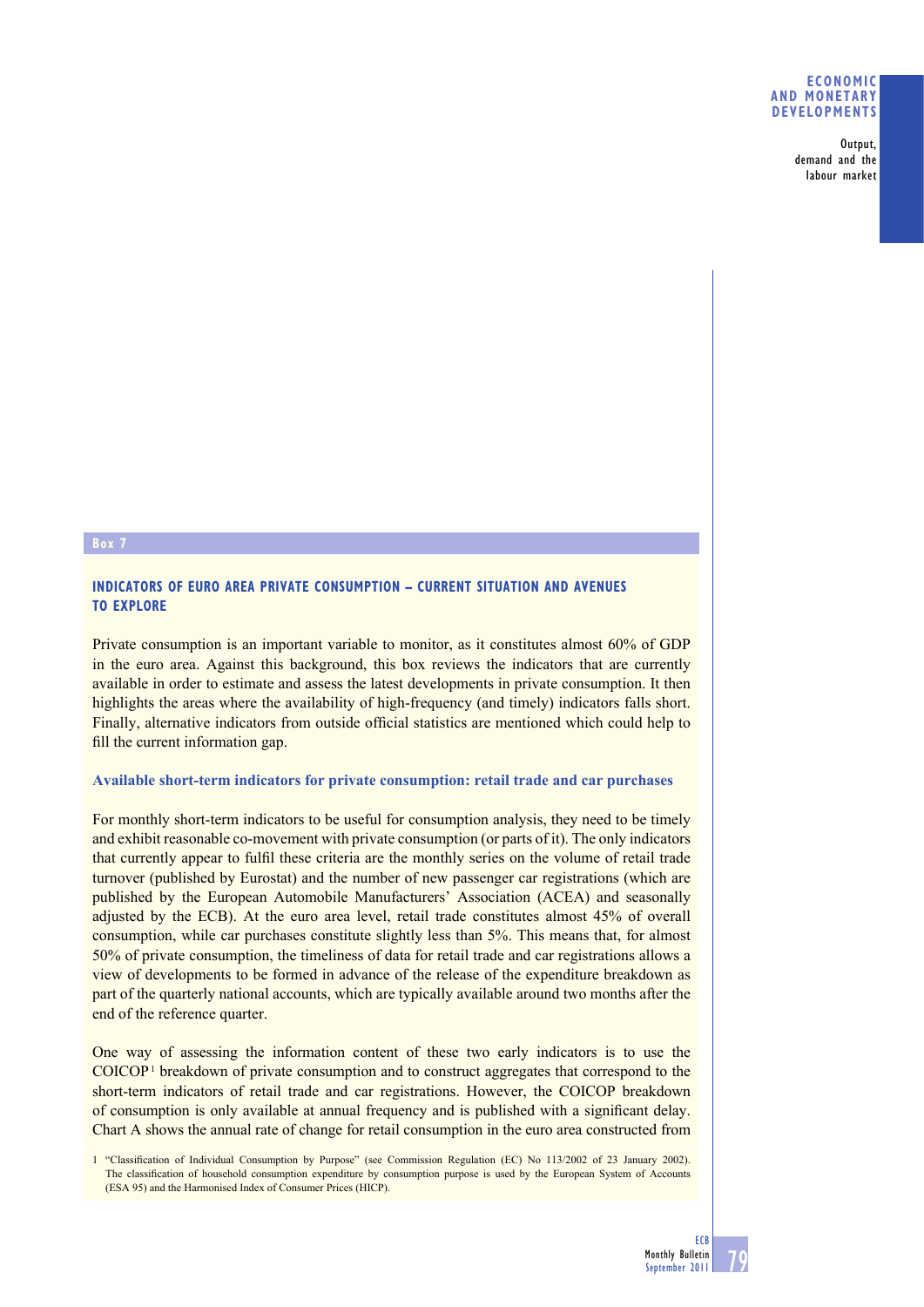

this breakdown alongside the retail trade series, while Chart B shows car purchases alongside new passenger car registrations (for comparative purposes, the monthly series have been converted to an annual frequency in both cases). The co-movements between the respective series do indeed suggest that it is reasonable to use retail trade and car registration data to form a view on recent developments in the corresponding sub-components of euro area private consumption. Despite the relatively good fit of the annual data, deriving quarterly movements from monthly data exhibits higher uncertainty. This may reflect differences in seasonal and working-day adjustments, as well

as different revision policies being applied for national data. The monthly series on retail trade, for instance, is subject to frequent and sometimes large revisions.

## **Indicators for other consumption elements (mainly services)**

The remaining 53% of total euro area private consumption, as defined in the national accounts, consists mainly of services, with housing (including energy) and restaurants and hotels accounting for the highest shares (see the table). Chart C illustrates the quarterly contribution from other consumption alongside the contributions from the retail trade and car registrations.2 For other consumption, there

#### **Components of other consumption (mainly services)**

(weight as a percentage)

| Housing, water, electricity, gas and other fuels | 21.1 |
|--------------------------------------------------|------|
| Services for routine household maintenance       | 0.9  |
| Health                                           | 2.4  |
| <b>Transport services</b>                        | 2.1  |
| Communication services                           | 3.0  |
| Recreational and cultural services               | 3.1  |
| Package holidays                                 | 0.6  |
| Education                                        | 0.8  |
| Restaurants and hotels                           | 88   |
| Personal care                                    | 2.2  |
| Social protection                                | 1.1  |
| Insurance                                        | 3.0  |
| <b>Financial services</b>                        | 3.9  |
| Total                                            | 53.0 |

Sources: Eurostat and ECB calculations.

Note: The shares are calculated over the period 2006-09.

2 The contribution for other consumption is calculated as the residual by deducting the contributions from retail trade and car registrations from the actual quarter-on-quarter growth in total private consumption.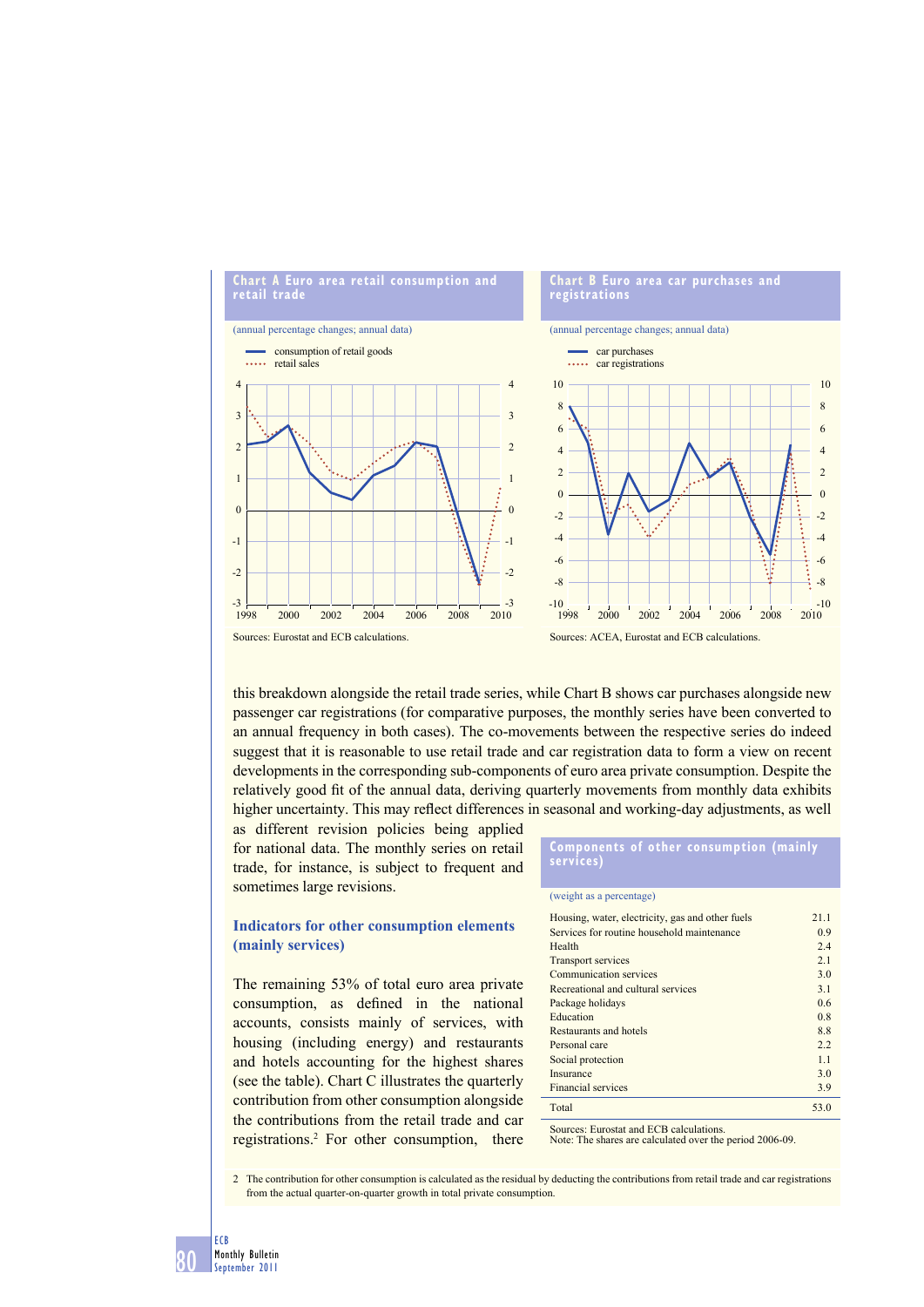## **ECONOMIC AND MONETARY DEVELOPMENTS**

**Output, demand and the labour market**

are no reliable, high-frequency indicators for euro area-wide developments, and all available indicators have their drawbacks.

Harmonised turnover statistics on services are published by Eurostat. The coverage and level of detail for services industries has increased since the recent migration of business statistics to the new classification of economic activities (NACE Rev. 2).<sup>3</sup> However, euro area aggregates are still only partially available. Other significant drawbacks of these data are their timeliness and frequency. Despite the fact that the euro area time series are available monthly, data are only updated once a quarter, so all three months of a quarter are published simultaneously, usually when the quarterly national accounts are released. Moreover, their correlation with quarter-on-quarter growth in services consumption, as measured in national accounts, is currently not particularly high. However, it is expected that the quality of these services turnover indicators will improve



over time with the increasing length of time series and by overcoming some initial data problems caused by the introduction of the new economic classification.

One potential source of indicators relates to tendency survey data. Both the European Commission business surveys and the surveys among purchasing managers (PMI surveys) provide various series covering the services sector. Some of these series show some co-movement with trend developments in services consumption (e.g. year-on-year growth). However, they often fail to capture the short-term dynamics, which are crucial when trying to form a view on the latest quarter-on-quarter consumption growth figure. This may in part reflect the fact that, in many cases, the tendency survey data also cover business services and not just services attributed to private consumption. The European Commission's survey among consumers provides information on matters such as households' intentions to make major purchases in the near future. The Commission's consumer confidence indicator often provides overall consistent signals with the general trend of private consumption. They are, however, less reliable in terms of capturing short-term movements (e.g. quarter-on-quarter growth) in consumer spending.

A third potential source of data relates to data on payment transactions. The use of payment statistics for conjunctural analysis is fairly new and two separate approaches can be identified. The first approach might consider credit card transactions from the main national and international card issuers. These data could potentially be interesting for the purposes of consumption analysis, at least for those service industries which make extensive use of card payments, such as the airline industry, hotels and restaurants. The second approach is the use of cash withdrawal data from automated teller machines and card payments at points of sale (ATM/POS transactions),

3 For more details on the new version of the NACE classification, see the box entitled "Recent changes in short-term statistics", *Monthly Bulletin*, ECB, April 2009.